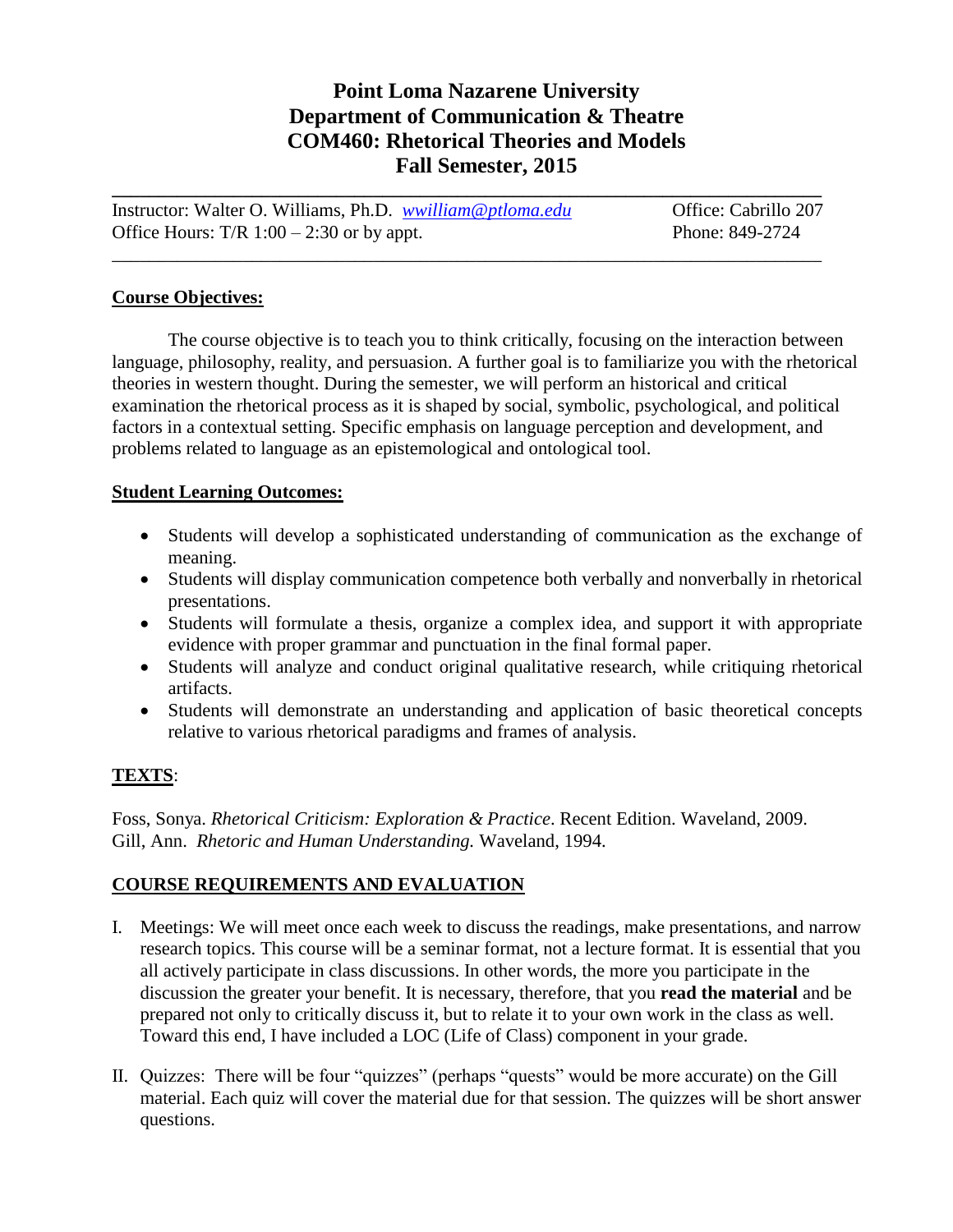- III. Presentations/Critiques: You will present three (3) group critical analyses during the semester. I will provide the artifacts to be critiqued. Each group will be graded as a group. I will discuss this further in class.
- IV. Final Rhetorical Critique: Your group will develop a rhetorical critique of an artifact, using one of the critique methods presented in Foss. Artifacts may include (but are not limited to) films, major television shows/events, political speeches/events, books, poems, ad campaigns, comic books, works of art, buildings, etc. Topics are open, but must be rhetorical in nature. Selection of artifacts is subject to my approval. Papers should be between 4000 and 4500 words. MLA style manual should be used throughout.
- V. Critique Presentation: Each group will make a presentation to the class summarizing the findings of you Rhetorical Critique. The presentation should (again) be extemporaneous in style, 20-30 minutes in length (no longer!), and involve your classmates and me through interesting rhetorical techniques.

#### **GRADING SCALE:**

| A         | 94-100 |
|-----------|--------|
| $A-$      | 90-93  |
| $B+$      | 88-89  |
| B         | 84-87  |
| $B-$      | 80-83  |
| $C_{\pm}$ | 78-79  |
| C         | 74-77  |
| $C-$      | 70-73  |
| $D+$      | 68-69  |
| D         | 64-67  |
| D-        | 60-63  |
| F         | 0-59   |
|           |        |

Grading for this course will be determined in the following manner: